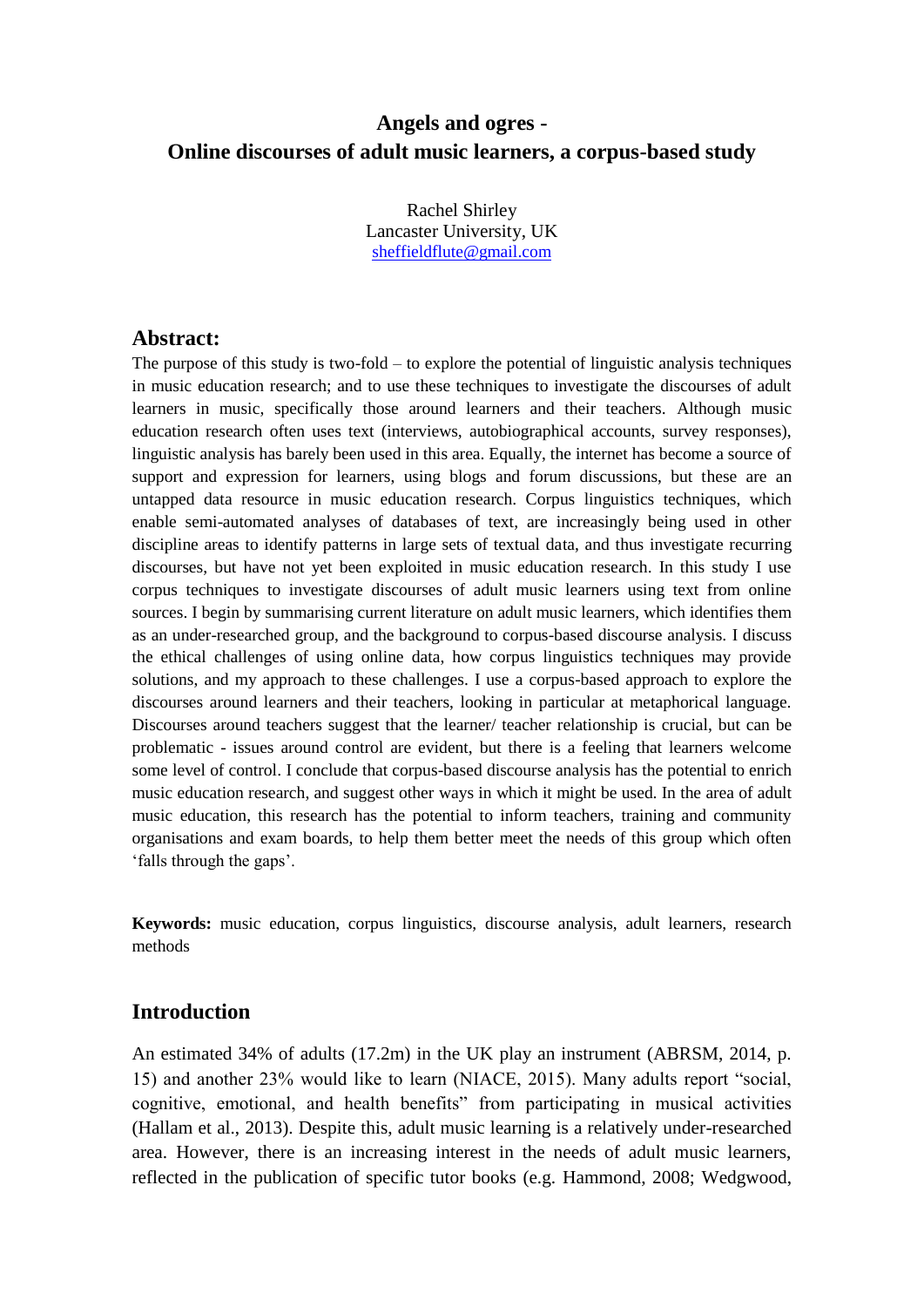2006) and the presence of online forums, communities and blogs where adult learners share their experiences and seek support. Although music education research often uses various types of texts (interviews, autobiographical accounts, questionnaire responses), linguistic analysis has barely been used in this area, and the wealth of online data has not been explored.

#### **What is an adult learner?**

For the purposes of this research, an 'adult music learner' is anyone who defines themselves as such, including adult beginners, restarters and continuers. They are predominantly amateur players, mainly in the classical tradition. Professional musicians and aspiring professionals (e.g. University/ Conservatoire students) tend not to be referred to as adult learners, suggesting a strong association of this label with amateur status.

### **Literature review**

#### **Adult music education**

Forrester (1975, cited in Bowles, 2010, p. 51) described adult music education as a "new frontier" forty years ago. Today, music education research still primarily focuses on children, and there is "little… documentation of the extent of adult participation in the arts" (Pitts, 2012, p. 145). However, in the years since Forester's work, there has been a small but gradually growing body of research into adult music learning. In this literature review I focus on recent studies, reviewing current trends and findings.

These are generally small-scale studies, using participant interviews, questionnaires or autobiographical techniques such as 'life stories' (Pitts, 2012) or 'life paths' (Taylor, 2011). There is an emphasis on older adults (Bowles, 2010, p. 50), but Pitts (2012, p.141) highlights a "trend towards increased self-development between the ages of 35 and 65… [offering] a prompt to considering the motivation of adult learners" (Pitts, 2012, p. 141).

Researchers find varying attitudes, from it being 'never too late' to learn, to feeling restricted by age. Some learners feel limited by "assumptions about the optimal age for learning an instrument" (Pitts, 2012, p. 141), the "discourse around talent" (Lamont, 2011, p. 384) and a narrative of "regret about wasted time" (Lamont, 2011, p. 380). Many have "a constant awareness of their own perceived inadequacies" (Hobbs, 2014, p. 20) and "a relatively negative musical identity" (Lamont, 2011, p. 369).

Studies highlight adult learners' high levels of intrinsic motivation (Lamont, 2011, p. 380; Taylor, 2011, p.351; Hobbs, 2014, p. 20) but find that some struggle with "unrealistic expectations" (Taylor, 2011, p. 358). There are also "business issues" (Bowles, 2010, p. 56) around scheduling and cancelling lessons, and "making time to practise" (Taylor, 2011, p. 358).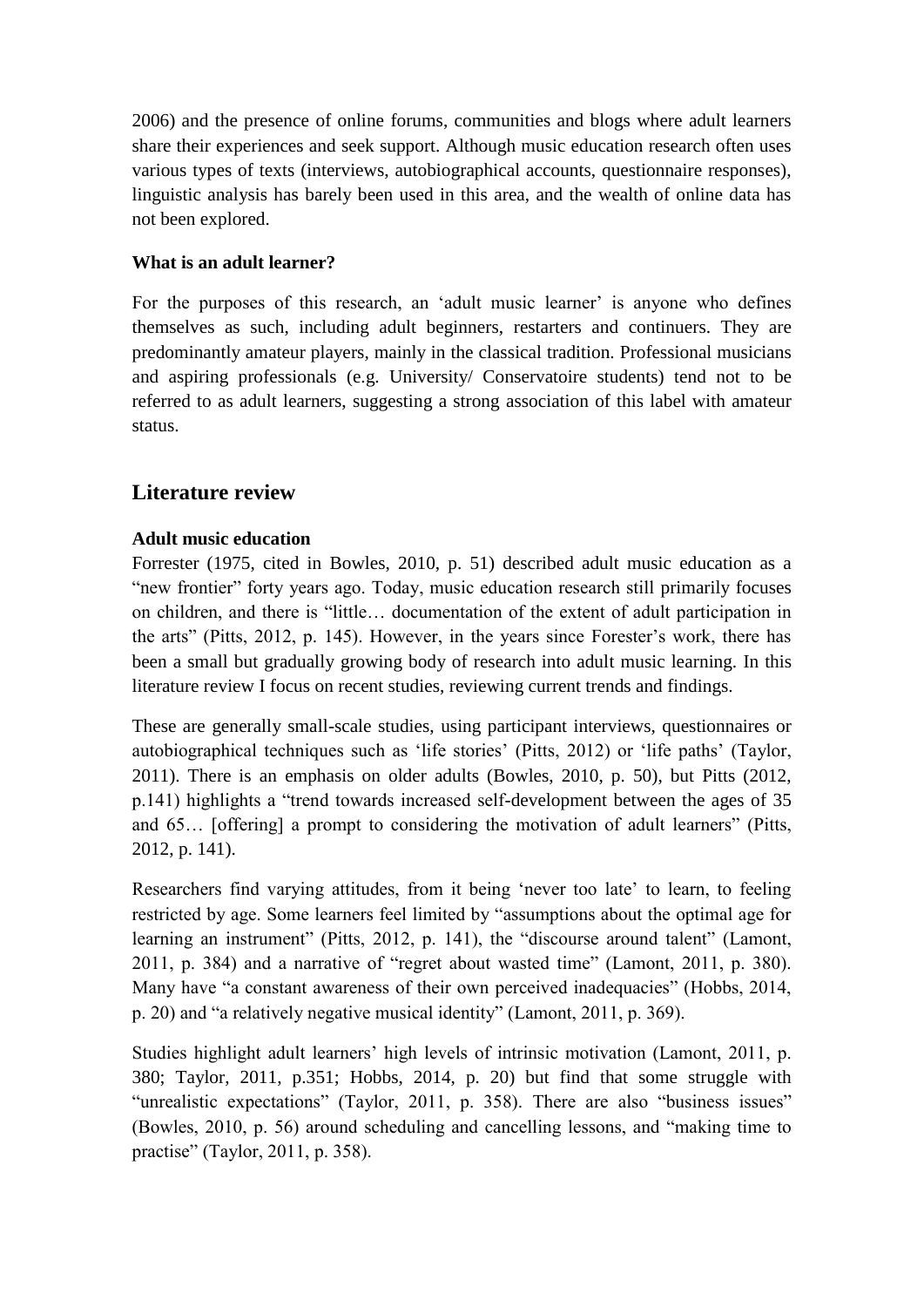Family and friends are a strong influence, including "the encouragement of friends [as] catalysts" to taking up or returning to music (Taylor, 2011, p. 345) and the importance of ongoing support from family and friends (Taylor, 2011, p. 351). Adult learners often show "a high level of trust and appreciation of teachers encountered in adulthood" (Pitts, 2012, p. 143). The ideal teacher has "an understanding of the wide range of responsibilities handled by adults, along with a steady insistence that students be challenged" (Roulston et al., 2015, p. 331). However, many teachers "lack confidence in dealing with a different kind of teaching challenge" (Hobbs, 2014, p. 20). Bowles (2010, p. 56) finds that 67% of music teachers would like specific training in teaching adults. This is supported by my own survey of music teachers which found that many considered teaching adults as "a separate skill" to teaching younger learners (Shirley, 2015, p. 9).

In summary, whilst these small-scale studies complement each other, there is a lack of large-scale research into adult learners. Most existing research is predominantly qualitative, involving interviews, autobiographical writing or questionnaire responses. These methods allow for "a greater degree of respondents' own interpretations" (Pitts, 2014, p. 192), influenced by the fact they are taking part in a research project, and they are also clearly subject to interpretation by researchers.

Although much existing research produces and uses textual data, there has been little use of linguistic analysis. In section 2b I discuss corpus-based discourses analysis techniques which allow large textual data sets to be analysed and enable the use of anonymised data not specifically elicited for research purposes, potentially revealing different aspects of adult learners' 'stories'.

## **Data & methodology**

#### **Corpus-based discourse analysis**

Discourse analysis, the approach that "choice of words expresses an ideological position" (Stubbs, cited in Baker 2006, p. 47), is particularly suited to investigating the use of language to express identities and attitudes. Recent developments in discourse analysis include the use of corpus-based techniques, using software to enable the analysis of larger data sets than could be handled 'manually'. Since patterns are identified by running searches and automated reports, these approaches potentially lessen the problem of researcher bias and subjective interpretation. Widdowson (1998, p. 148) describes corpus-based analyses as "grounded in systematic language description" seeing this as preferable to less structured approaches. However, as Baker (2006, p. 92) points out, corpus-based discourse analysis "is still a matter of interpretation… subject to the researcher's own ideological stance".

Corpus approaches are particularly suited to online texts. Computer-mediated communication can produce large quantities of text in a short period of time, and building a corpus offers a way to analyse this data and identify patterns in the text.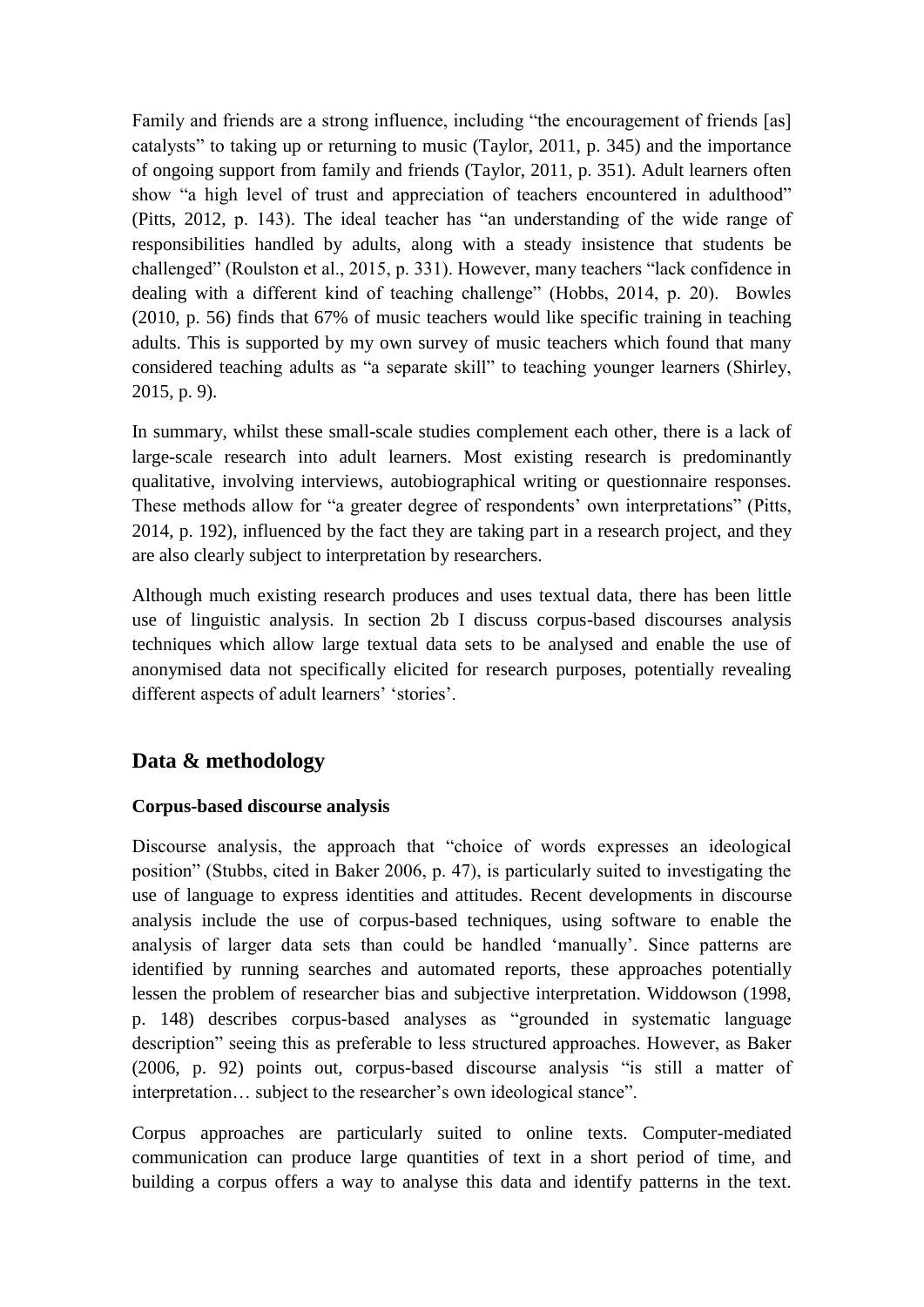Corpus linguistics techniques are increasingly crossing over into other discipline areas, for example in the interdisciplinary work of the ESRC Centre for Corpus Approaches to Social Science  $(CASS)$  which includes projects on online misogyny<sup>1</sup>, language education<sup>2</sup>, healthcare (e.g. Semino et al., 2015), and geography<sup>3</sup>. As yet, music education research has barely used these techniques, with only one published study using corpus-based discourse analysis (Mantie, 2012).

#### **Data**

The data for this study consists of a 500,000-word corpus of text posted online by adult music learners between January 2010 and April 2015. In order to compile a corpus of these postings, I searched for relevant web sites where adult learners describe and discuss their experiences of learning music. I downloaded webpages as plain text files, and removed extraneous text such as web page headings.

#### **Ethical considerations**

Using online data raises ethical issues, primarily:

- Expectations of 'participants' although site contents are public there is a sense of a private community/ anonymity. It is important to consider whether the data "you want to study is publicly available and perceived as such by the participants" (Page, Barton, Unger & Zappavigna, 2014, p. 72). NatCen Social Research, exploring users' views on social media research, found that participants were aware of this 'sense of anonymity' but also displayed 'self-regulation' – they "only posted online what they were happy for others to access" (2014, p. 20).
- Would informing 'participants' constitute interfering in this community or change the nature of postings? NatCen Social Research found that participants felt that "their answer will be influenced by the fact that they… know someone else is going to read [it]" (2014, p. 20). Meanwhile, Tusting (in Page et al., 2014, p. 77) found resistance from forum site owners to "post[ing] a thread to open up a conversation about my research."

My solution to these concerns was to use the data entirely anonymously. I felt that making an announcement or contacting site users would constitute interference – as well as influencing what people posted, it could, more importantly, disrupt communities that members see as a source of support. I do not identify the sites used, and quotations do not include personal or identifying information. In order to ensure that only publicly available data was used, I downloaded text without logging in.

1

<sup>1</sup> http://cass.lancs.ac.uk/?page\_id=1022

<sup>2</sup> http://cass.lancs.ac.uk/?page\_id=1327

<sup>3</sup> http://www.lancaster.ac.uk/spatialhum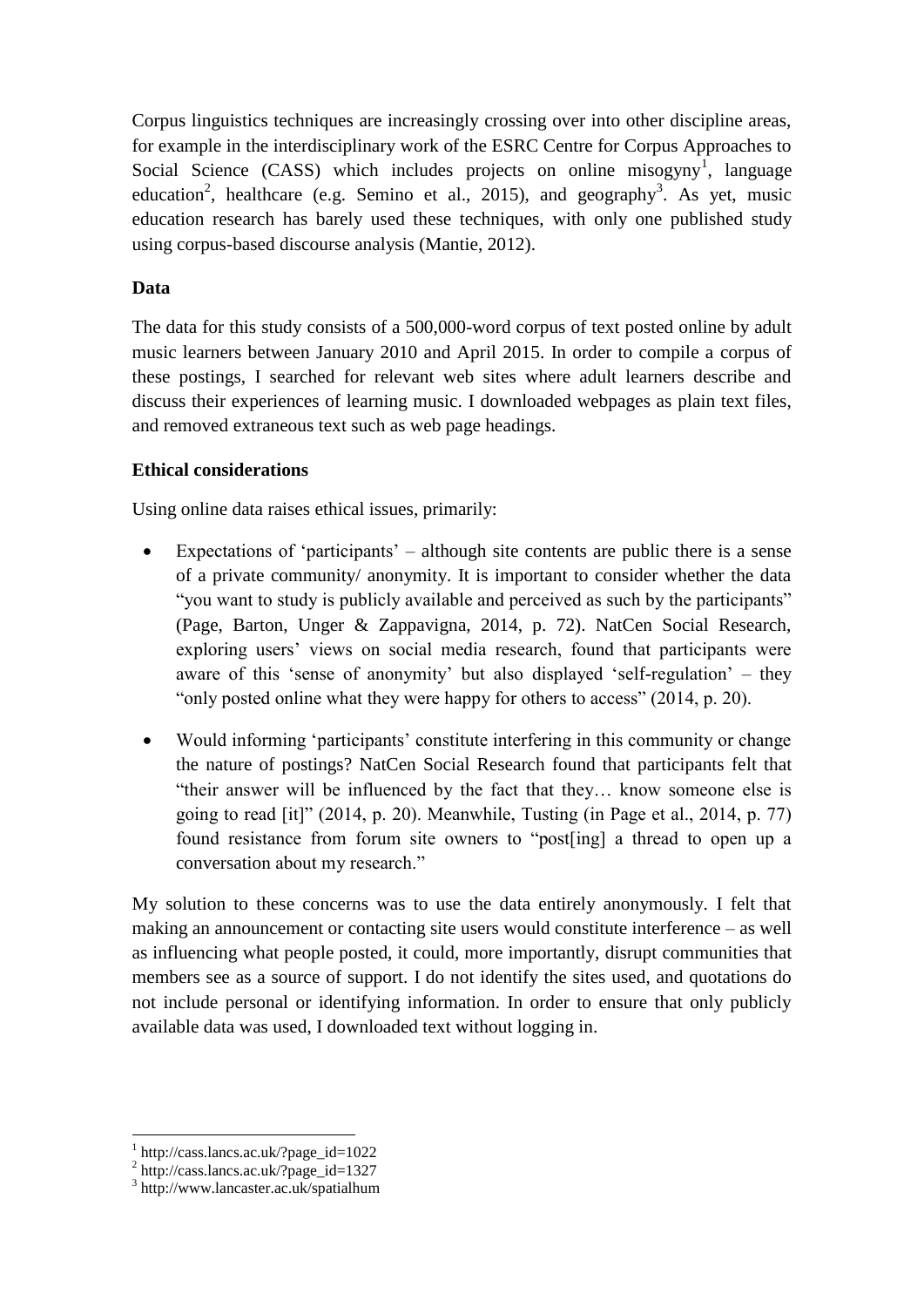#### **Analysis**

I analysed the corpus using  $AntConc<sup>4</sup>$  which can produce word lists (by frequency), concordances and collocate lists, with some statistical analysis. The word list showed that *teacher* was the 6th most frequent term in the corpus, suggesting prominent discourses around teachers.

I use corpus searches as a starting point for discourse analysis, in particular analysis of metaphor use, finding recurrence of "different expressions relating to the same broad source domain" (Semino, 2008, p. 22) – groups of related metaphors which represent how experiences are being described.

### **Adult learners and music teachers**

*Teacher(s)* occurs 2785 times in the corpus. In order to investigate how teachers are described, I used AntConc to search for collocates of *teacher\** - words frequently cooccurring with *teacher* or *teachers.* The parameters I used were as follows:

Span: 5L, 5R – includes words five places to the left and right of *exam\** - I chose this wide span in order to capture a broad view of how adult learners describe exams, as this span includes pronouns, adjectives, intensifiers and verbs around the word being investigated.

Minimum collocate frequency: one (since even words used just once or twice may be part of a group of terms which represent a particular discourse, or may be significant as a 'dissenting voice').

Sort order: I sorted results by frequency, and also by MI ('mutual information') score. This statistical measure identifies words which occur more frequently than would normally be expected, which is useful for identifying patterns specific to these texts.

In the full corpus, *teacher\** occurs 2785 times, and a collocate search shows 2267 collocates.

**.** 

<sup>&</sup>lt;sup>4</sup> Downloaded from http://www.antlab.sci.waseda.ac.jp/software.html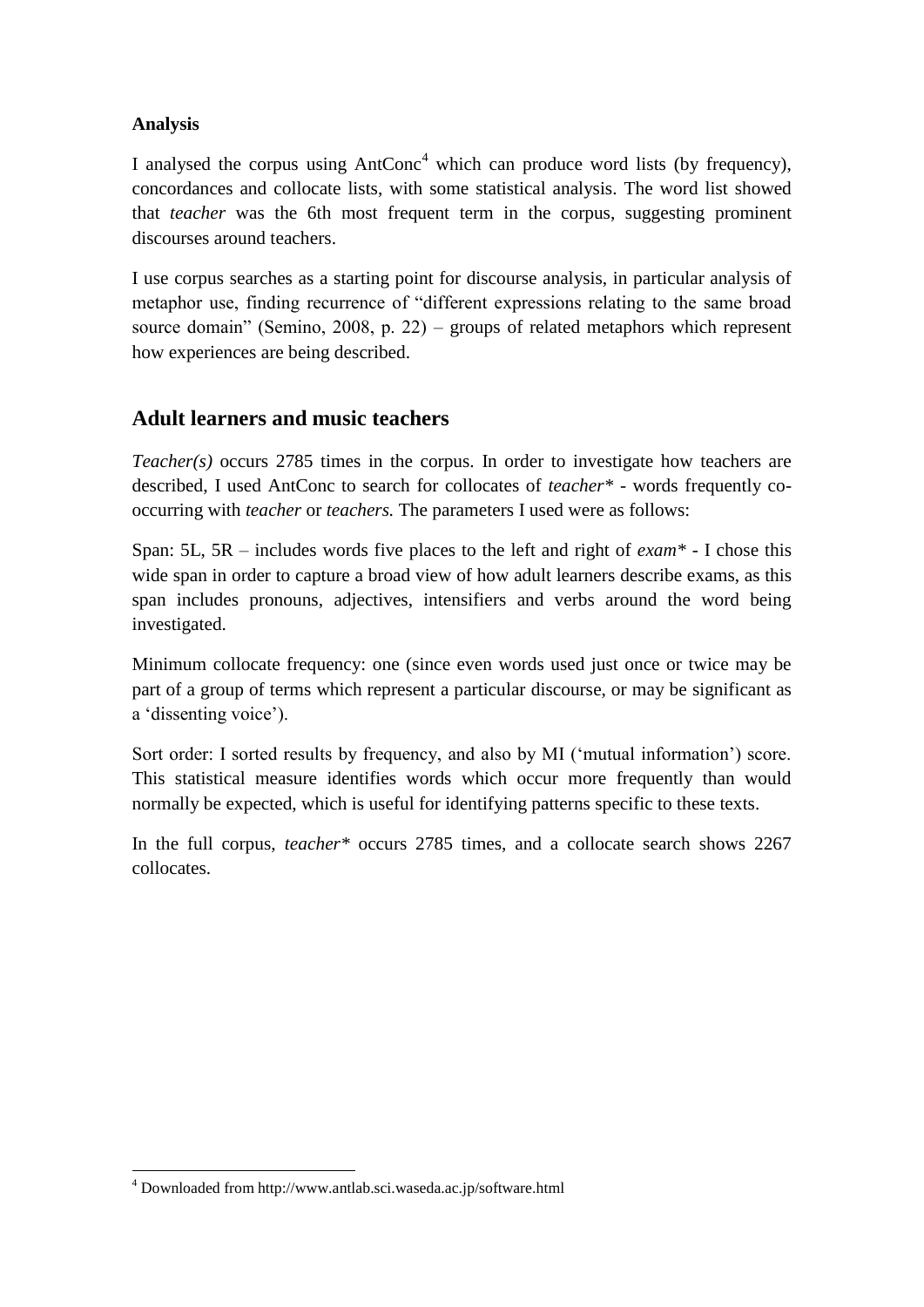| Rank           | Word        | <b>Frequency</b> | MI      |
|----------------|-------------|------------------|---------|
|                |             |                  | score   |
| $\mathbf{1}$   | tempting    | $\overline{7}$   | 8.77071 |
| $\overline{2}$ | horrified   | 6                | 9.77071 |
| 3              | unfailingly | 4                | 8.77071 |
| $\overline{4}$ | maternity   | 3                | 9.35567 |
| 5              | hampering   | 3                | 9.35567 |
| 6              | vibe        | 3                | 8.77071 |
| $\overline{7}$ | tenterhooks | 3                | 8.77071 |
| 8              | treasure    | 2                | 8.77071 |
| 9              | topped      | $\overline{2}$   | 8.77071 |
| 10             | stunningly  | $\overline{2}$   | 8.77071 |
| 11             | wows        | 1                | 8.77071 |
| 12             | whinge      | $\mathbf{1}$     | 8.77071 |
| 13             | vinyl       | $\mathbf{1}$     | 8.77071 |
| 14             | unlucky     | $\mathbf{1}$     | 8.77071 |
| 15             | tweaks      | 1                | 8.77071 |
| 16             | treats      | 1                | 8.77071 |
| 17             | toys        | 1                | 8.77071 |
| 18             | thrilled    | $\mathbf{1}$     | 8.77071 |
| 19             | thanking    | $\mathbf{1}$     | 8.77071 |
| 20             | temper      | 1                | 8.77071 |
| 21             | teatime     | 1                | 8.77071 |
| 22             | swapped     | 1                | 8.77071 |
| 23             | surmise     | $\mathbf{1}$     | 8.77071 |
| 24             | stumped     | $\mathbf{1}$     | 8.77071 |
| 25             | stray       | $\mathbf{1}$     | 8.77071 |
| 26             | stilted     | 1                | 8.77071 |
| 27             | steadier    | 1                | 8.77071 |
| 28             | stacks      | 1                | 8.77071 |
| 29             | spurred     | 1                | 8.77071 |
| 30             | soonish     | $\mathbf 1$      | 8.77071 |

**Table 1.** Top thirty collocates of *teacher\** in order of frequency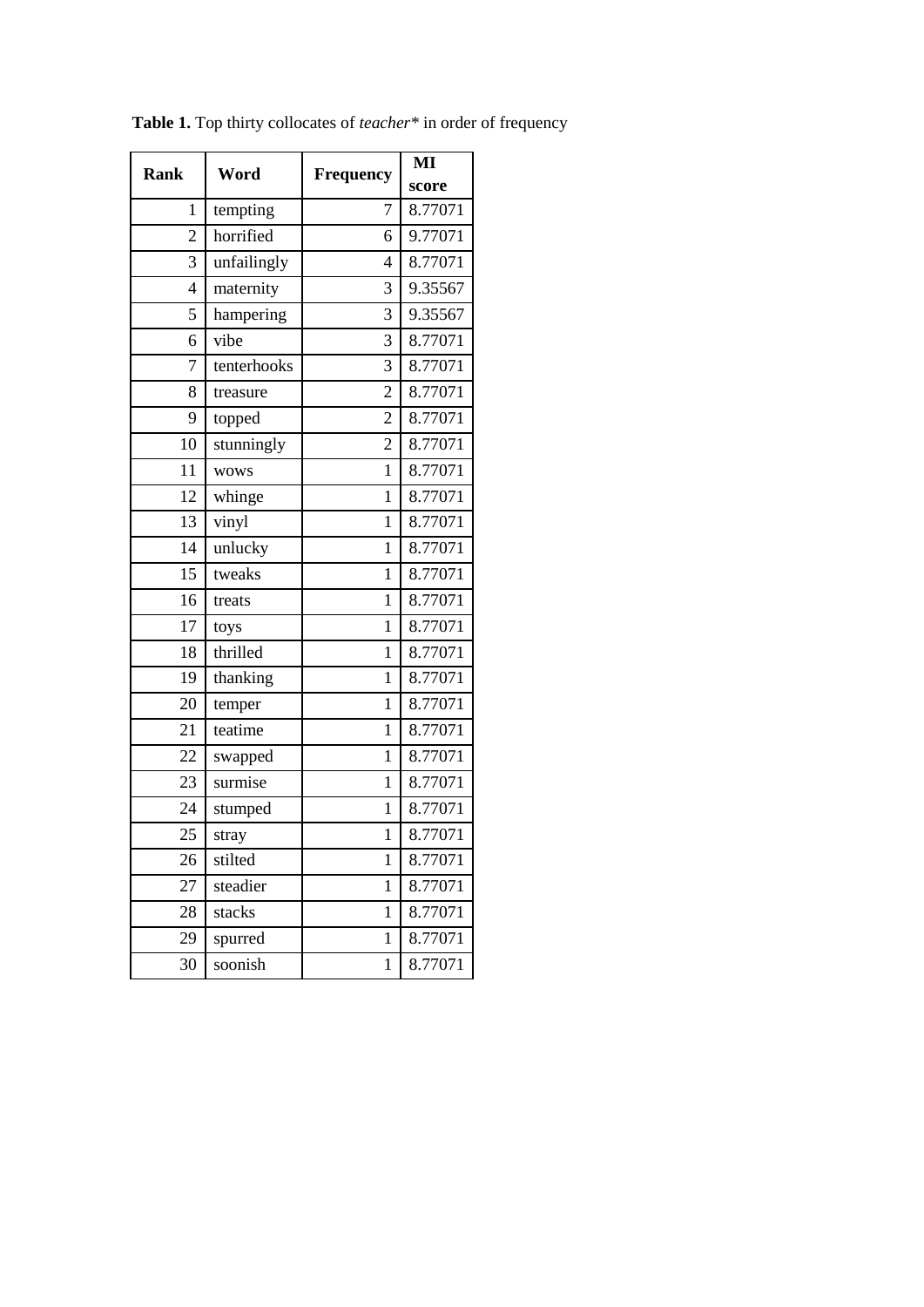|                 |                           |                  | MI      |
|-----------------|---------------------------|------------------|---------|
| <b>Rank</b>     | Word                      | <b>Frequency</b> | score   |
| 1               | horrified                 | 6                | 9.77071 |
| $\overline{2}$  | maternity                 | 3                | 9.35567 |
| 3               | hampering                 | 3                | 9.35567 |
| $\overline{4}$  | wows                      | $\mathbf{1}$     | 8.77071 |
| 5               | whinge                    | $\mathbf{1}$     | 8.77071 |
| 6               | vinyl                     | $\mathbf{1}$     | 8.77071 |
| 7               | vibe                      | 3                | 8.77071 |
| 8               | unlucky                   | $\mathbf{1}$     | 8.77071 |
| 9               | unfailingly               | $\overline{4}$   | 8.77071 |
| 10              | tweaks                    | $\mathbf{1}$     | 8.77071 |
| 11              | treats                    | $\mathbf{1}$     | 8.77071 |
| $\overline{12}$ | treasure                  | $\overline{2}$   | 8.77071 |
| 13              | toys                      | 1                | 8.77071 |
| 14              | topped                    | $\overline{c}$   | 8.77071 |
| $\overline{15}$ | thrilled                  | $\overline{1}$   | 8.77071 |
| $\overline{16}$ | thanking                  | $\mathbf{1}$     | 8.77071 |
| 17              | tenterhooks               | 3                | 8.77071 |
| 18              | tempting                  | $\overline{7}$   | 8.77071 |
| 19              | temper                    | $\mathbf{1}$     | 8.77071 |
| 20              | teatime                   | $\mathbf{1}$     | 8.77071 |
| $\overline{21}$ | swapped                   | $\mathbf{1}$     | 8.77071 |
| $\overline{22}$ | surmise                   | $\mathbf{1}$     | 8.77071 |
| 23              | stunningly                | $\overline{2}$   | 8.77071 |
| $\overline{24}$ | stumped                   | $\overline{1}$   | 8.77071 |
| $\overline{25}$ | stray                     | $\mathbf{1}$     | 8.77071 |
| 26              | stilted                   | $\mathbf 1$      | 8.77071 |
| $\overline{27}$ | steadier                  | $\mathbf{1}$     | 8.77071 |
| 28              | stacks                    | $\mathbf{1}$     | 8.77071 |
| 29              | spurred                   | 1                | 8.77071 |
| 30              | $\overline{\rm so}$ onish | $\mathbf{1}$     | 8.77071 |

**Table 2.** Top thirty collocates of *teacher\** in order of MI score

As **tables 1** and **2** show, an intriguing mixture of terms appear in association with *teacher\**. Sorting both by frequency and by MI score shows some strongly negative words – *horrified, hampering, whinge, unlucky* – and some strongly positive – *wows, treasure, thanking* – ranking highly.

As MI score highlights terms which are particular to this text, I used the top 1000 collocates sorted by MI, to more fully investigate terms associated with teachers. These could be categorised mainly into three groups:

- Emotions/ feelings
- Verbal processes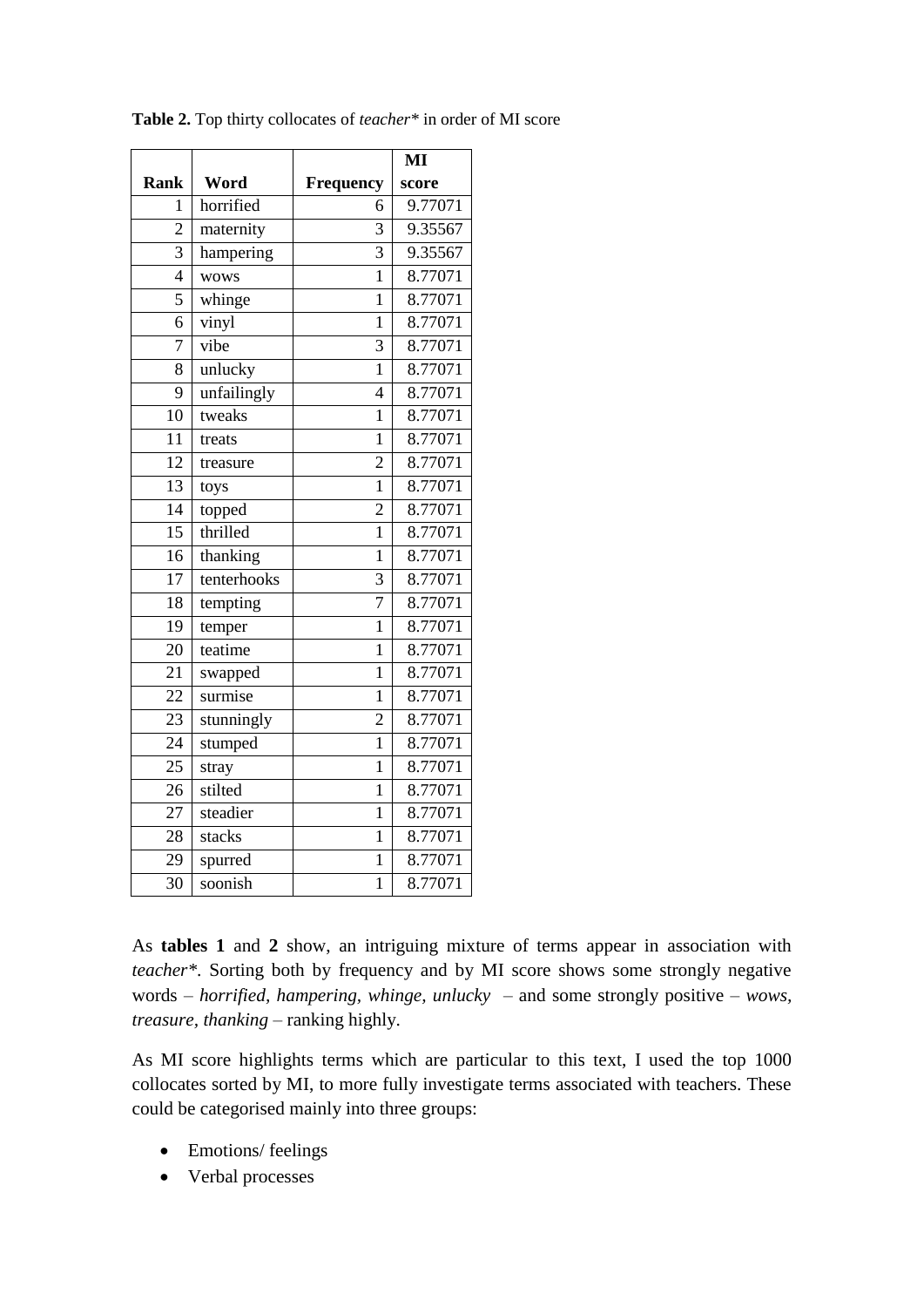• Metaphors

The analysis below focuses on metaphorical language.

#### **Metaphors**

The metaphorical language apparent in collocates of *teacher\** falls mainly into three groups - violence, injury and pain; metaphors of war; metaphors of religion.

#### **Violence, injury and pain**

Collocates of *teacher\** include a number of metaphors of violent actions: *force, push, pushing, pushed, pushes, pounced, knocks, struck, torn, inflict, flogging, murdering, whip, shreds, struck, chucking* (some of these terms occur several times, making 38 tokens in total).

Many of these refer to actions by or attitudes of teachers, for example:

'my teacher pounced on my least favourite out of them' 'torn to shreds by your teacher' 'my teacher started to force me into weekly lessons' 'I wanted an easy lesson but my teacher pushed me over the edge'

These imply that some learners find their teachers slightly 'scary'. This idea could be compounded by the presence of *ogre* in the collocate list, but this turns out to be a learner stating that their teacher 'is not an ogre'. Equally there are instances which suggest that learners appreciate teachers' direction, with one learner stating 'I'm glad my teacher pushes me so hard'.

Some terms refer to actions by the learners themselves:

'didn't want to inflict it on my teacher' 'as soon as I have to play in front of anyone (including my teacher) I feel I'm murdering the piece'.

It seems that learners feel that playing 'badly' is somehow injurious to their teacher or to the piece of music itself.

There are also terms referring to pain and injury (7 tokens): *pains, bleed, dead, innards*. One of these turns out to refer to a real injury, where the learner didn't want 'to bleed on my teacher's piano' and another is a description of violin playing, referring to 'cat gut' strings – 'a cat's innards!'. The others are used metaphorically:

'my teacher was at pains to explain that' 'feel like I'm flogging a dead horse, my teacher suggests…'

These metaphors of violence and pain suggest that the learner/ teacher relationship can be difficult and learners can see their teachers' actions and their own limitations in quite severe terms.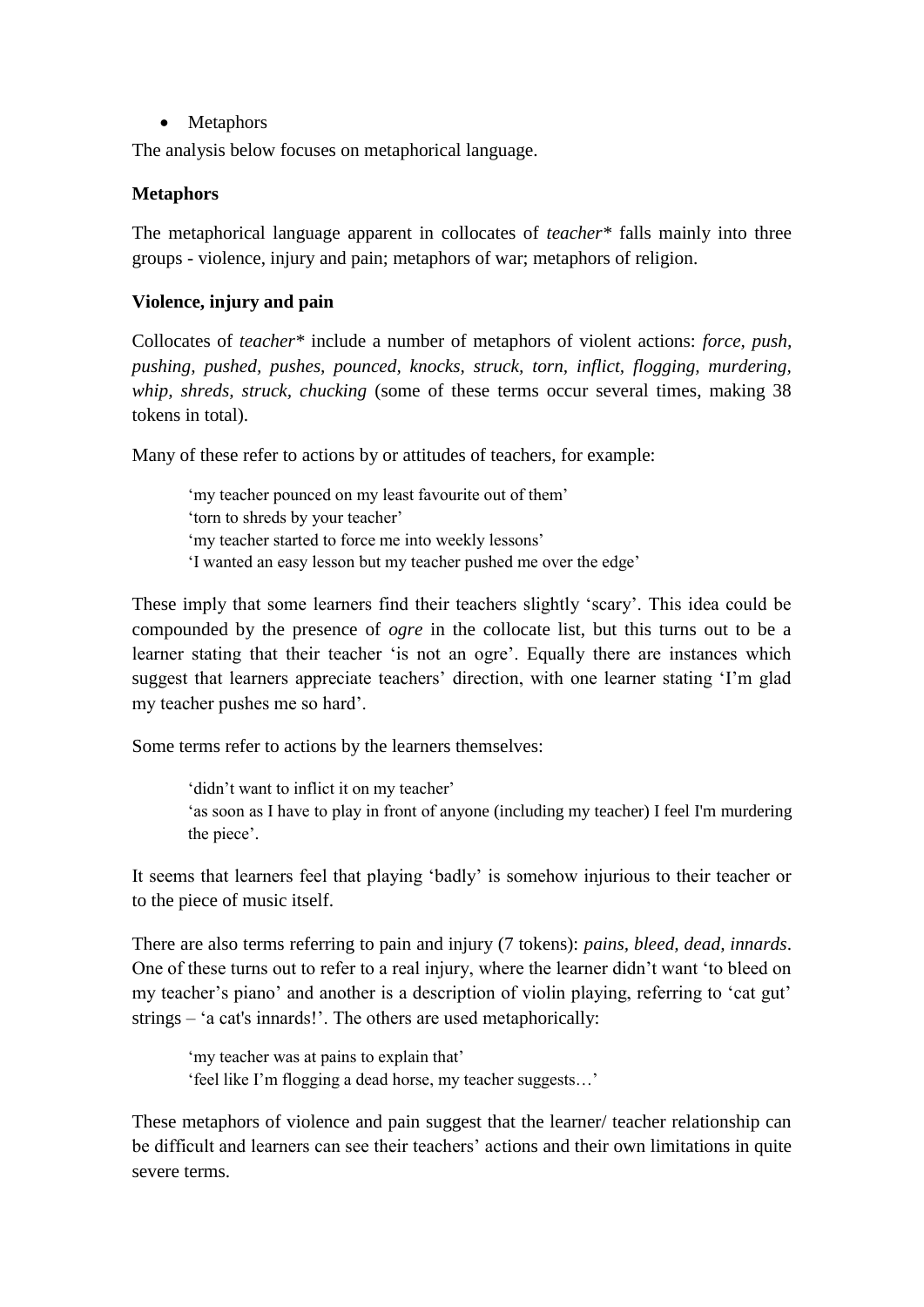#### **War metaphors**

Several metaphors (14 tokens) could fit into a 'war' theme - *battling, conflicting, lost, revenge, reinforcement -* overlapping with that of violence and injury. In the same way that learners depict themselves as 'murdering' pieces of music, there is a sense of fighting with difficult pieces, e.g.: 'my teacher has me battling with [a particular piece of music]'.

The use of 'my teacher has me' is especially interesting here, the image of the teacher 'sending the learner into battle' suggesting that the teacher is in control. Conversely, *revenge* is used in the sense of the learner regaining control: 'I have a plan to get revenge on my teacher for always finding something wrong with my playing'.

### **Religion**

A number of collocates of *teacher\** are religion-related terms: *angel, saint, saints, faith, spirit, soul, believes, praise* (24 tokens)*.* Looking at these in context shows these are generally used in fairly conventional metaphorical ways such as 'my teacher is an angel' or 'has the patience of a saint'. The use of the plural *saints* is interesting, as it comes as part of a discussion around teachers showing their frustration with students: 'I think teachers would have to be saints not to let a hint of frustration show occasionally'.

*Faith* is used in variations of 'my teacher has faith in me/ my abilities/ my playing'. often with an implication that the teacher thinks more highly of the learner's ability than they do themselves: 'my teacher has more faith in me than I do'. Likewise, *believes*  appears in the context of 'my teacher believes I can…' and *soul* is used as part of the conventional phrasing 'my teacher is the soul of diplomacy'.

The use of these religious metaphors suggest that the 'belief' and opinions of teachers are important to adult learners, and that they recognise they often do not have the same confidence in their own abilities as their teachers have (or give the impression of having). They highlight qualities which the learners appreciate – patience and diplomacy – but also somewhat place the teachers on a pedestal, contributing to the discourse of teacher control.

## **Conclusions**

The metaphorical language evident here - couching interactions in terms of violence, war and religion - suggests that learner-teacher relationships provoke strong responses. There is a clear sense that the teacher is in control, whether that is expressed through negative (war or violence) terms or more positive terms of admiration (religious metaphors). Learners appreciate support, patience and understanding from teachers, want to impress and please them, and feel ashamed of 'not doing well'. It appears that learners appreciate some aspects of teaching which might seem initially negative, such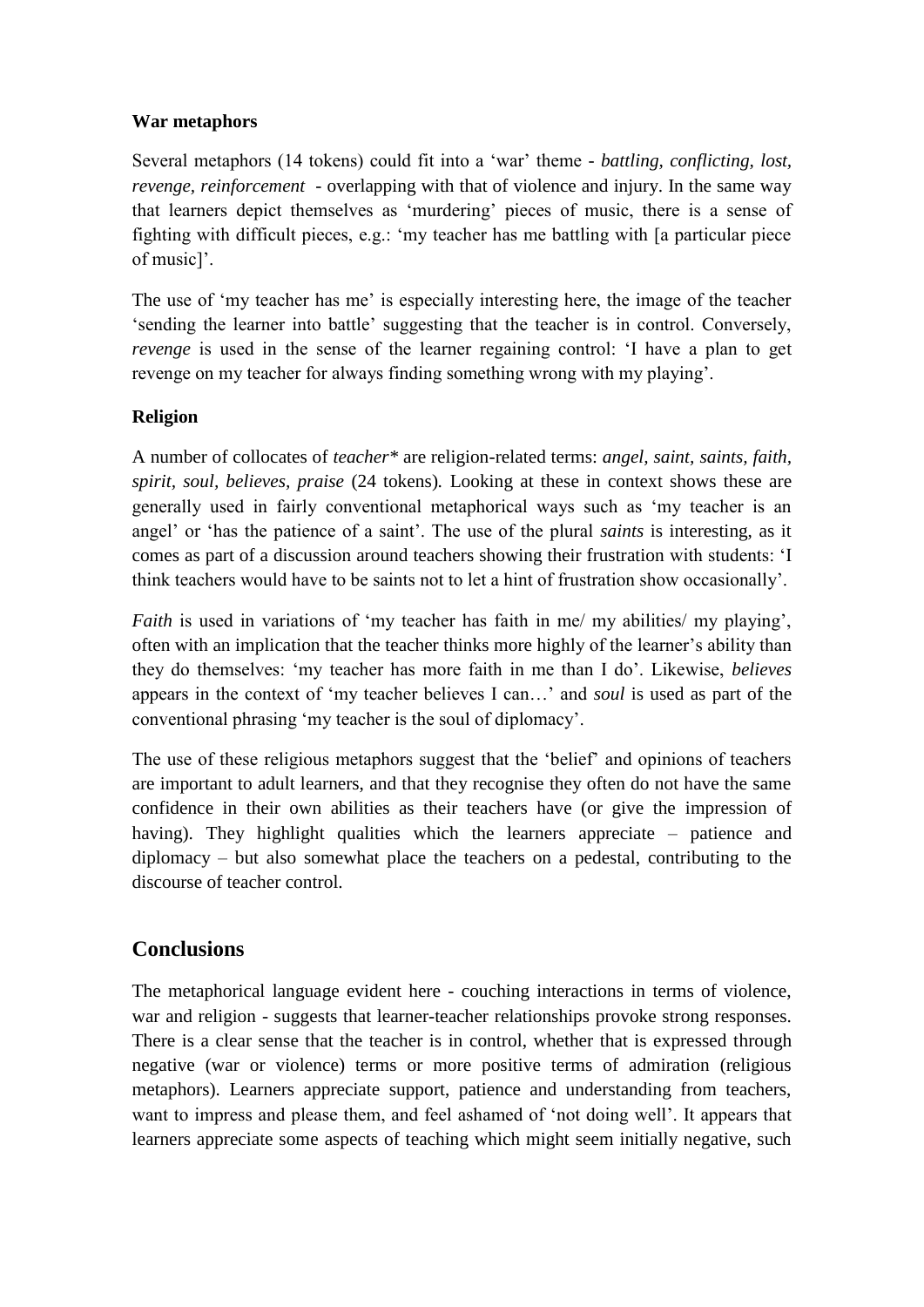as 'strictness' and teachers making the decisions, but do seem to be issues around the balance of control between teacher and learner.

These findings have the potential to inform music educators, influencing individual teachers, music education training, and organisations who are seeking to engage with and support adults.

# **Limitations**

The most obvious limitation to this study is that it excludes those who do not contribute to online content. It is also difficult to ascertain 'tone of voice' - unlike an interview situation, there is no opportunity to ask for clarification from participants. It could also be argued that the problems associated with biographical research approaches apply here – learners may 'self-edit' and present a particular identity online. These issues suggest that a combined approach may be useful, incorporating corpus-based analysis with traditional music education research techniques such as questionnaires or interviews.

AntConc, whilst far easier than manual searching, does have limited functionality. Corpus tools with part-of-speech and semantic tagging and more statistical analysis options would enable easier investigation of aspects such as passivisation, modality and transitivity in the text.

# **Potential for further research**

Corpus-based analysis has the potential to contribute to a truly in-depth study of adult learners. It would be useful to investigate whether there are varying discourses amongst different groups of adult learners, for example taught versus self-taught learners or beginners versus returners, and to compare discourses in text written by music teachers.

These techniques could equally be applied in other areas of music education research, giving insights which could benefit educators, organisations and, most importantly, learners.

# **References**

- Anthony, L. (2011). AntConc (Version 3.2.4) [Computer Software]. Tokyo, Japan: Waseda University. Available from http://www.antlab.sci.waseda.ac.jp/
- Associated Board of the Royal Schools of Music (2014). *Making Music: Teaching, learning & playing in the UK.* London: ABRSM.

Baker, P. (2006). *Using corpora in discourse analysis.* London: Continuum.

Bowles, C. L. (2010). Teachers of adult music learners: An assessment of characteristics and instructional practices, preparation, and needs. *Applications of Research in Music Education, 28, 50–59.*